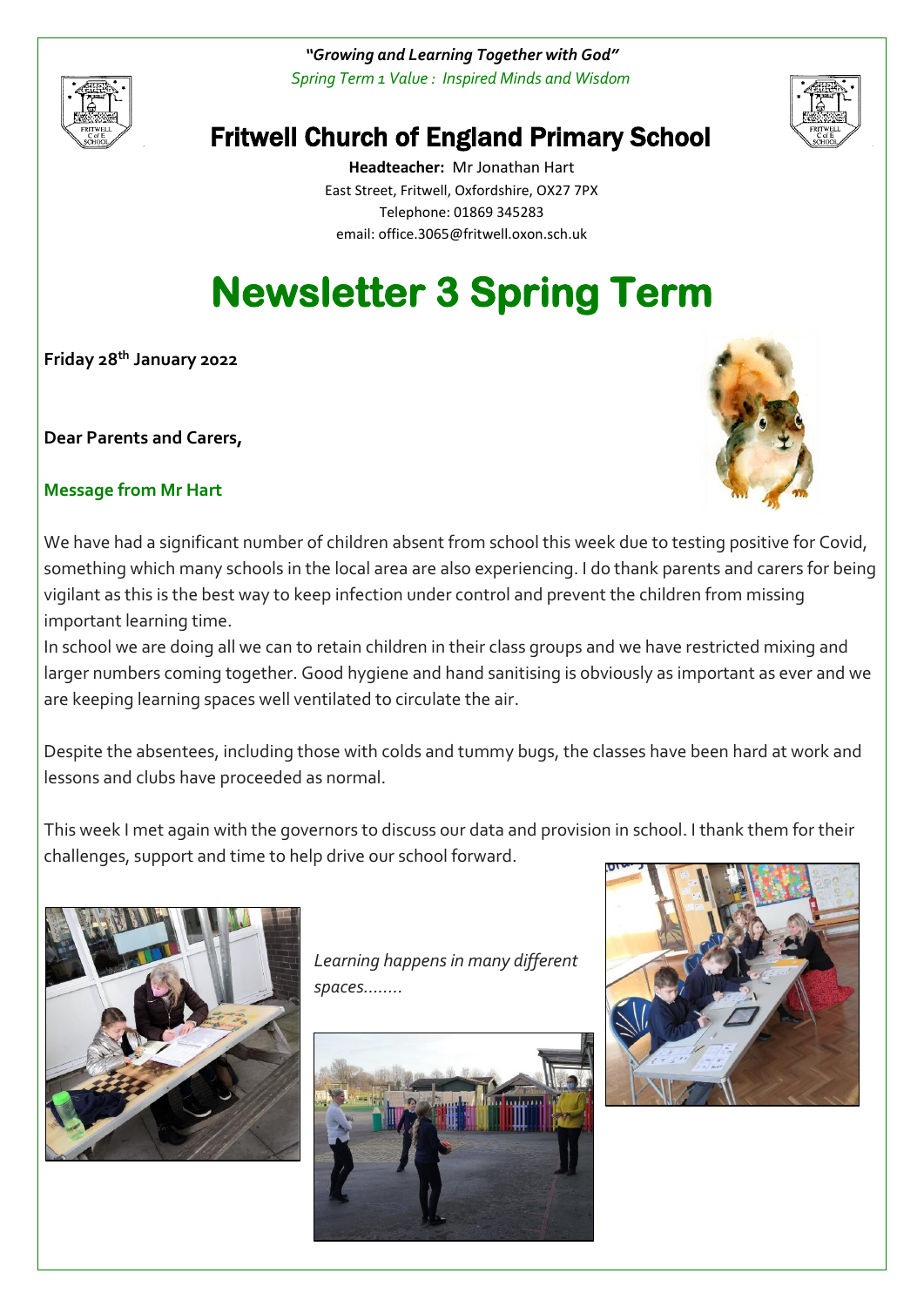#### **Class Activities**

#### *Tiddlers & Minnows*

The Tiddlers and Minnows have had an exciting week learning about the different fruits grown in hot countries and the importance of a healthy diet. They even got to try some

of the fruit from their key story 'Handa's Surprise'; after trying all the fruit there was one obvious favourite and that was the mango.

In Maths, the Minnows have been learning all about the number 8 this week; they can recognise and identify the number and have explored the smaller numbers that make up the big number 8. The Tiddlers have continued their learning on 2D shapes by exploring the characteristics of a square, circle, and triangle. The Tiddlers have also enjoyed singing nursery rhymes and exploring instruments in their Phonics lessons whilst the Minnows have been busy learning new 'special friends' and continuing their work on segmenting and blending simple CVC words.

#### *Sticklebacks*

This week Sticklebacks have been thinking about what makes a good pet and what they need to provide to keep a pet healthy. They also designed their own pets.

Today, they listened to a song in music and then they used instruments to improvise some 2-note phrases.

They have enjoyed playing some maths games where they had to pick 3 numbers and then put them in order.

#### *Seahorses*



Seahorses have been exploring food chains and acting out being food chains in

They have also been writing non chronological reports about President Taft

different habitats.





# *Stingrays*

Stingrays have certainly been inspired this week when writing their own 'Escape from Pompeii' stories. They have used all the work they have been doing over the past couple of weeks and have created some great adventure stories using impressive vocabulary to engage the reader. Despite the cold, they all took part enthusiastically in their PE session, using lots of resilience to practise the tricky skill of passing backwards in Tag Rugby. In Maths they have been working on area and perimeter, using a mixture of practical and written activities.

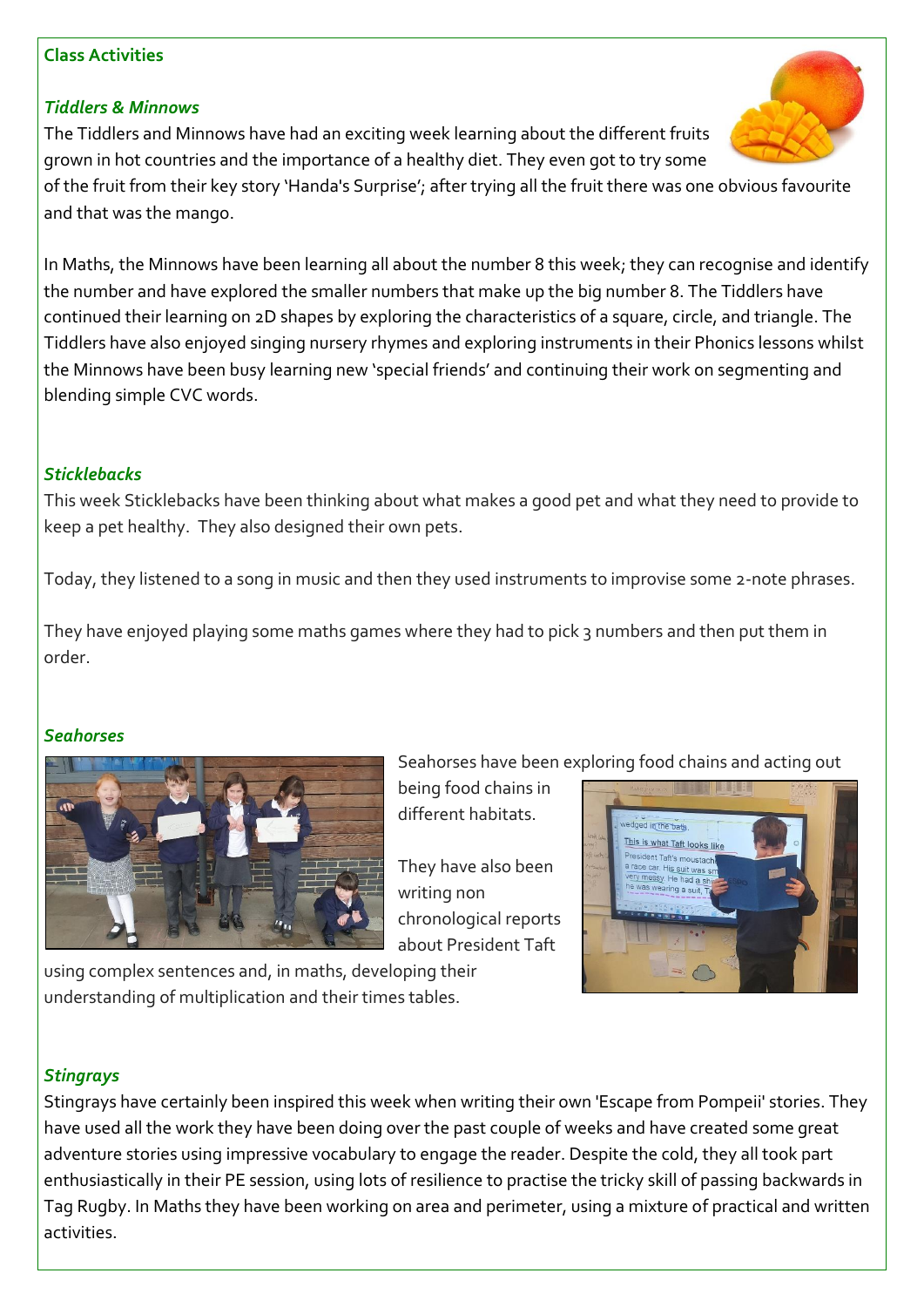#### **Class Activities (continued)**

#### *Stingrays (continued)*

Stingrays also completed an investigation into the shape and position of ears. They created cone ears and tested them out to see whether they could hear better or if it was more difficult. After looking at the inside of an ear they learnt sign language to say simple words and phrases.



#### *Sharks*

This week, Sharks have been planning and writing their own task for Heracles, where he has to defeat a new mythical creature that they have invented. The children are doing an excellent job of giving the reader clues about characters through the way they talk and act, describing settings using the different senses and choosing powerful verbs and expanded noun phrases to add detail and excitement to the plot. It has been lovely to see everyone's enthusiasm and focus on their writing: everyone has shown our values of Inspired Minds and Personal Success in English this week. Look out for our new class book, *The Untold Labours of Heracles*, hitting bookshelves soon!

In Maths Sharks have continued learning about fractions: how to multiply fractions by integers and find fractions of amounts. Year 6 have also learnt how to multiply fractions by fractions and how to divide fractions by integers and were pleasantly surprised by how easy these calculations were when they had spotted the patterns in how to solve them!

On Tuesday morning next week, Sharks will be taking part in the Big Schools Birdwatch for the RSPB. Children need to remember warm clothes on this day as we will be spending an hour outside bird watching!

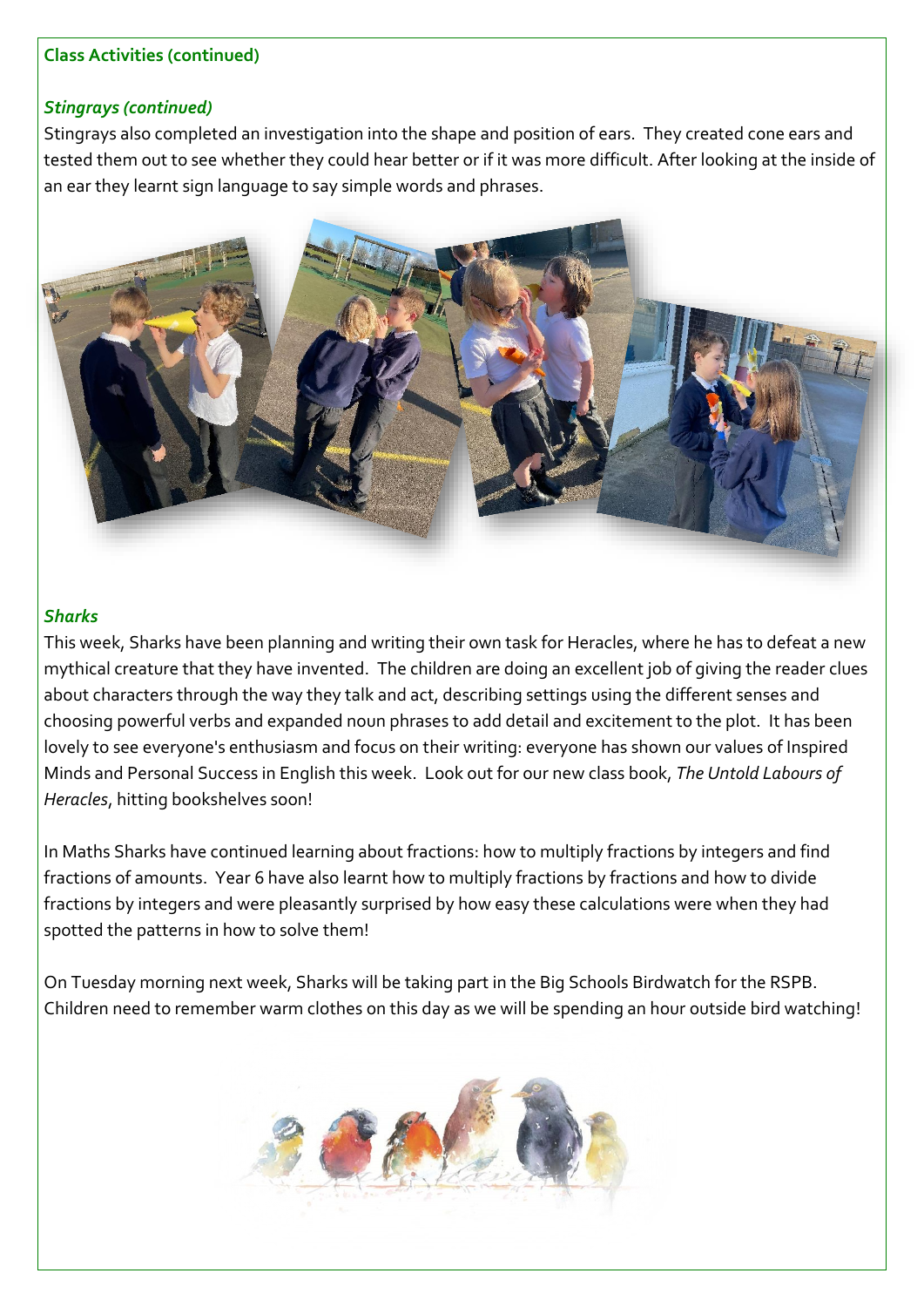#### **'Child of the Week'**

| <b>Tiddlers</b>     | Isla H                    |
|---------------------|---------------------------|
| <b>Minnows</b>      | <b>Ellie M</b>            |
| <b>Sticklebacks</b> | Poppy S and Brody H       |
| Seahorses           | Amelie M and Oscar L      |
| <b>Stingrays</b>    | William K and Sebastian L |
| <b>Sharks</b>       | Lorelei S and Daisy K     |
|                     |                           |

*Super Sentence Writers : Minnows* Amber B and George M

*Sticklebacks* Connor D and Elizabeth C

*Family Group Points :* Unicorn *Whole School Attendance :* 75.5%

# *Reading Workshop*

Thank you to those families who joined our EYFS and Key Stage 1 reading workshop on Wednesday. We shared information about

how phonics and reading are taught in school and how this is enhanced by the reading children do at home, especially using our new Book Bag Books 'matched texts' which help children to practise the specific sounds they have been learning in school. It is lovely to see so many families enthusiastically engaged in supporting their children's learning and we hope you continue to be impressed by the confidence, fluency and expression that children are showing during their home reading. As always, if you have any further questions regarding phonics or home reading, please contact class teachers.

**White** Rose Maths

# *White Rose Maths App*

At school we have been using the White Rose Maths App with children in Key Stage 1; we find that it is very good, easy to use, and we would like to suggest it is used at home as practice. The link for the app is [1-Minute Maths | White Rose Maths](https://whiterosemaths.com/resources/1-minute-maths)

# *Staff Car Park*

Please can we remind you to be vigilant when dropping off and picking up children through the staff car park gates; younger children should not be running around the vehicles and sometimes a car will drive in or out while you are waiting. All those crossing the driveway from the main school entrance to the playground should also make sure that cars are not leaving the premises. Thank you.

We realise that masks are no longer mandatory but we would advise that, while cases are high at present, you do wear them within the school premises.